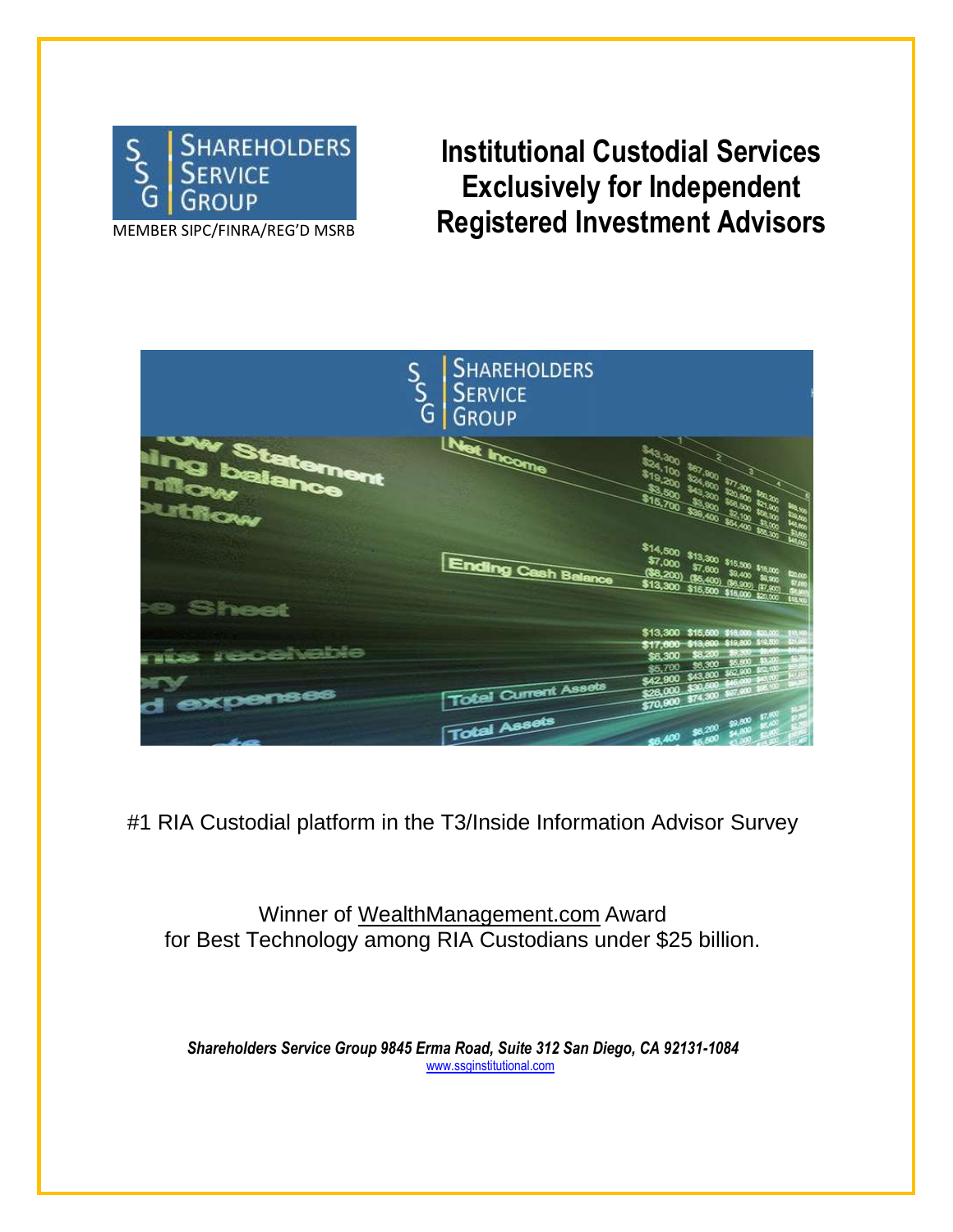

# *Advisor's Advantage*

**Products and Services For Your Advantage** Fax: (858) 530-1820<br>MEMBER SIPC/FINRA/REG'D MSRB

9845 Erma Road, Suite 312 San Diego, CA 92131-1084 Phone: (800) 380-7370 Fax: (858) 530-1820

Advisor's Advantage\* provides your firm preferred access to products and services developed by independent companies specifically for independent RIAs, often at discounted rates. These products and services help advisors build, grow and make their practice more efficient. *Unless stated below, when contacting the product provider* just mention you are working with SSG in order to take advantage of the discount. Products and services herein are not provided by SSG.<br>International by SSG.

| <b>DULPLOVIDED DY JOU.</b> | <b>Compliance / Regulatory Service &amp; Support / Cyber Security</b>                                                                                                                                                                                                                                                                                                                                                                                                                                                                                                                                                                                                                                                                                                                                                                                                                                                 |
|----------------------------|-----------------------------------------------------------------------------------------------------------------------------------------------------------------------------------------------------------------------------------------------------------------------------------------------------------------------------------------------------------------------------------------------------------------------------------------------------------------------------------------------------------------------------------------------------------------------------------------------------------------------------------------------------------------------------------------------------------------------------------------------------------------------------------------------------------------------------------------------------------------------------------------------------------------------|
| Grow Protect Optimize      | AdvisorAssist www.advisorassist.com (866) 513-4042<br>Provides comprehensive RIA start-up and ongoing support services including RIA<br>Registration, B-D Transition Strategy, Compliance Program Design, Ongoing Compliance<br>Support and Technology Strategy. They provide ongoing support for RIAs with Annual<br>Compliance Programs, SEC/State Exam Preparation, Advertising Reviews (incl. Social<br>Media) and more. AdvisorAssist is offering a no charge consultation and 15% discount off                                                                                                                                                                                                                                                                                                                                                                                                                  |
|                            | their standard rates for RIA registration for SSG Advisors.<br>Advanced Regulatory Compliance www.advreg.com (310) 275-7300<br>Tailored regulatory and compliance advice. Guidance for Form ADV creation, revisions<br>and review; "mock" audits, registration and licensing issues, operations manual<br>development, and many other areas pertaining to regulatory/ compliance matters. 10%<br>discount from published rates.                                                                                                                                                                                                                                                                                                                                                                                                                                                                                       |
|                            | RIA in a Box www.riainabox.com (440) 230-3627<br>Our staff of industry professionals and former regulators guides you through the entire<br>planning and registration process and creates customized documents specific to your<br>business. For all service levels, we assist with Form ADV amendments and individual<br>adviser registrations. We also offer <i>unlimited</i> compliance consulting time and document<br>review as part of our Professional program. All firms also gain access to our industry-<br>leading online RIA compliance software platform, MyRIACompliance ™ which will allow<br>you to more proactively manage your day-to-day compliance responsibilities. Mention SSG<br>when you join one of our ongoing compliance programs and receive your first full month of<br>service free. For more information, contact Jennifer Fair at <i>jfair@riainabox.com</i> or call<br>440.230.3627. |
| <b>FORESIDE</b>            | Foreside www.foreside (866) 251-6920<br>At Foreside our experienced professionals strive to meet your compliance needs so that<br>you can rest easy and focus on what you do best. Our hallmark focus is on providing<br>reliable, convenient and reasonably priced services that are geared to RIAs. Some of the<br>services Foreside offers include registration with the SEC or states, on-site compliance<br>reviews, web site and advertising reviews, customized supervisory procedure manuals,<br>IARD filing services, and assistance with on-going compliance needs. Customized<br>services are designed to allow your firm to work closely with our compliance consultants in<br>structuring a compliance system that is appropriate for your specific regulatory needs. For<br>more information please contact busdev@foreside.com                                                                         |
|                            | Red Oak Compliance Solutions LLC www.redoakcompliance.com (888) 302-4594<br>Red Oak is a full-service compliance consulting firm helping Advisors with a range of<br>registration, compliance, and supervisory services. Our goal is to allow you to focus on<br>your clients and other priorities while we assist with your compliance burden.<br>888.302.4594 or visit our website, www.redoakcompliance.com, to learn more. 10%<br>discount.                                                                                                                                                                                                                                                                                                                                                                                                                                                                       |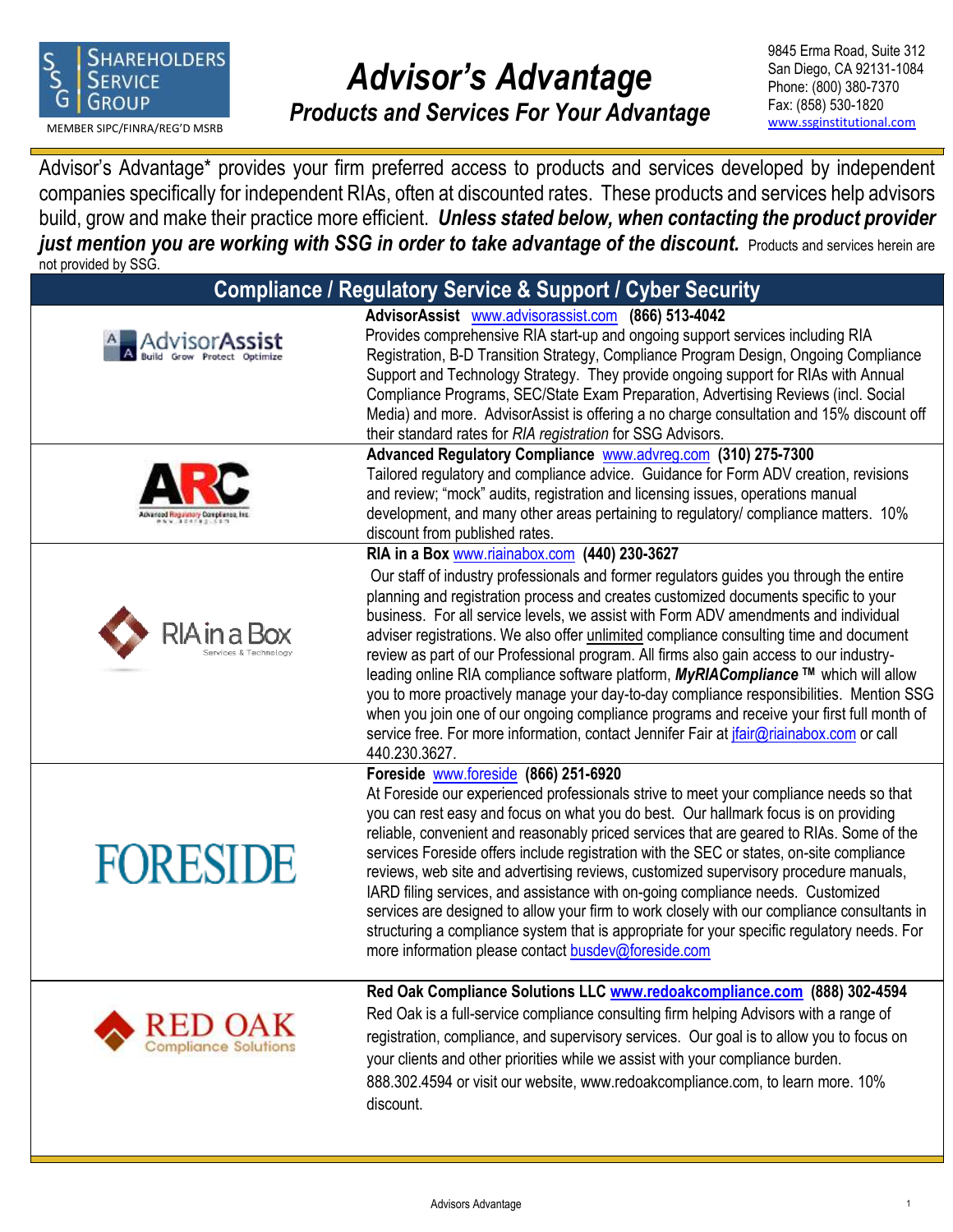| <b>Compliance / Regulatory Service &amp; Support / Cyber Security Continued</b> |                                                                                                                                                                                                                                                                                                                                                                                                                                                                                                                                                                                                                                                                                                                                                                                                                                                                                                                                                                                                                                                                                                                                                                                                                                                   |
|---------------------------------------------------------------------------------|---------------------------------------------------------------------------------------------------------------------------------------------------------------------------------------------------------------------------------------------------------------------------------------------------------------------------------------------------------------------------------------------------------------------------------------------------------------------------------------------------------------------------------------------------------------------------------------------------------------------------------------------------------------------------------------------------------------------------------------------------------------------------------------------------------------------------------------------------------------------------------------------------------------------------------------------------------------------------------------------------------------------------------------------------------------------------------------------------------------------------------------------------------------------------------------------------------------------------------------------------|
|                                                                                 | RIA Registrar www.riaregistrar.com (800) 441-1219<br>A turnkey solution for RIA registration. They offer: support for passing the 65,<br>state/SEC registration, books and records, annual renewal, registration program,<br>RIA maintenance program and E&O coverage. Mention SSG when you call and<br>you will receive a flat \$300 discount off their standard rates.                                                                                                                                                                                                                                                                                                                                                                                                                                                                                                                                                                                                                                                                                                                                                                                                                                                                          |
| ChicagoClearing                                                                 | The Consortium www.liftburden.com (805) 987-6115<br>Protect your license and reputation - avoid compliance deficiencies - steer clear of<br>regulatory fines.<br>The consortium brings together the body of knowledge of compliance, practice<br>management, and marketing through the years of industry experience of its<br>founder, Nancy Lininger. Nancy has hands-on experience in sales, marketing, and<br>compliance consulting. In addition to consulting, she offers a range of user-friendly<br>customizable compliance resources (templates, guides, forms and research),<br>designed to get you on the right side of securities compliance regulations - and<br>keep you there. Contact Todd Sakoda, todd@liftburden.com,<br>Chicago Clearing Corporation <b>WWW.chicagoclearing.com</b> (312) 204-6970<br>CCC is the securities class action recovery specialist. CCC serves a wide range of<br>investors including hedge funds, bank trust departments, investment advisors,<br>pension funds, brokerage firms, and proprietary trading firms. No matter the type of<br>investor, CCC uses its many years of experience to retrieve every dime for our<br>clients. Contact Brian Blockovich at (312) 204-6970 for more information. |
| visorArmor                                                                      | Advisor Armor, www.advisorarmor.com (800) 421-7897<br>Leading business and regulatory cybersecurity compliance-consulting firm for<br>investment advisors. We deliver comprehensive interpretation, sound guidance,<br>and the tools needed to establish and evidence required elements<br>including policies and procedures, training and testing, vendor vetting, technology<br>audits along with managed breach response.<br>Firm coverage is \$99 per month with no contract required. Shareholder Services<br>Group members get a 20% discount. Get Coverage                                                                                                                                                                                                                                                                                                                                                                                                                                                                                                                                                                                                                                                                                 |

## **Errors and Omissions Insurance**



**Markel Cambridge Alliance** [www.markelcambridge.com](http://www.markelcambridge.com/) **(800) 691-1515** Program manager for E&O insurance that concentrates on RIAs, IARs, financial planners and asset managers. Discount of 5% for advisors using SSG, an additional 5% for NAPFA and/or FPA members.

# **Financial and Tax Planning Software**

**Advyzon** [www.advyzon.com](http://www.advyzon.com/) (**844) 829-0039** Advyzon is an all in one technology for advisory firms, which includes client reporting, billing, CRM, and document management. Advyzon also has the highest customer satisfaction in the industry in both Portfolio Management and All-In-One systems as of February 2018 in the Bruckenstein/Veres technology survey. Discount of 13 months for the price of 12 month.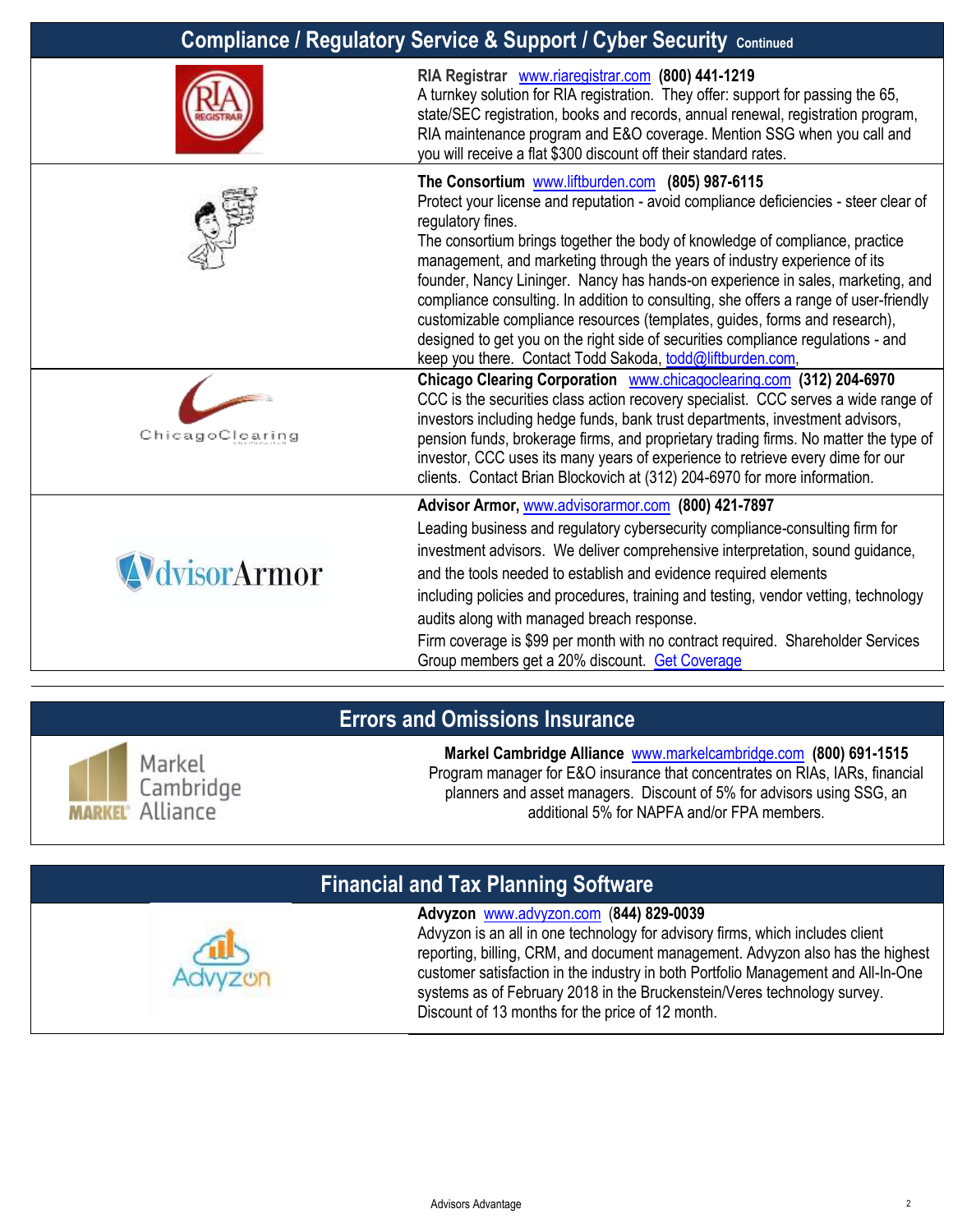

# **Marketing / Communications / Websites**



#### **Snappy Kraken, [www.snappykraken.com](http://www.snappykraken.com/) 844-762-7795**

A complete digital marketing strategy ready to deploy. Proven strategy, modern tactics, and flawless execution – all done for you. Never wonder what to send because you'll have the perfect balance of evergreen and timely content at your fingertips. Promote your business consistently on every channel — Email, Social Media, Online advertising/retargeting and more. Contact them directly for pricing.

#### **Forefield, Inc** [www.forefield.com/ssg](http://www.forefield.com/ssg) **(800) 550-6831**

Provides sales, education, and client communication tools that enable financial advisors to deliver current, concise and compliant resources to their clients. Discounts vary depending upon the services selected.



FOREFIELD.

# **Impact Communications** [www.impactcommunications.](http://www.impactcommunications.org/)[org](http://www.impactcommunications.org/) **(800) 974-7753**

A full service marketing communications firm, with turnkey brand/identity packages, public relations, and coaching services directed specifically for independent RIAs. Discounts vary by service chosen.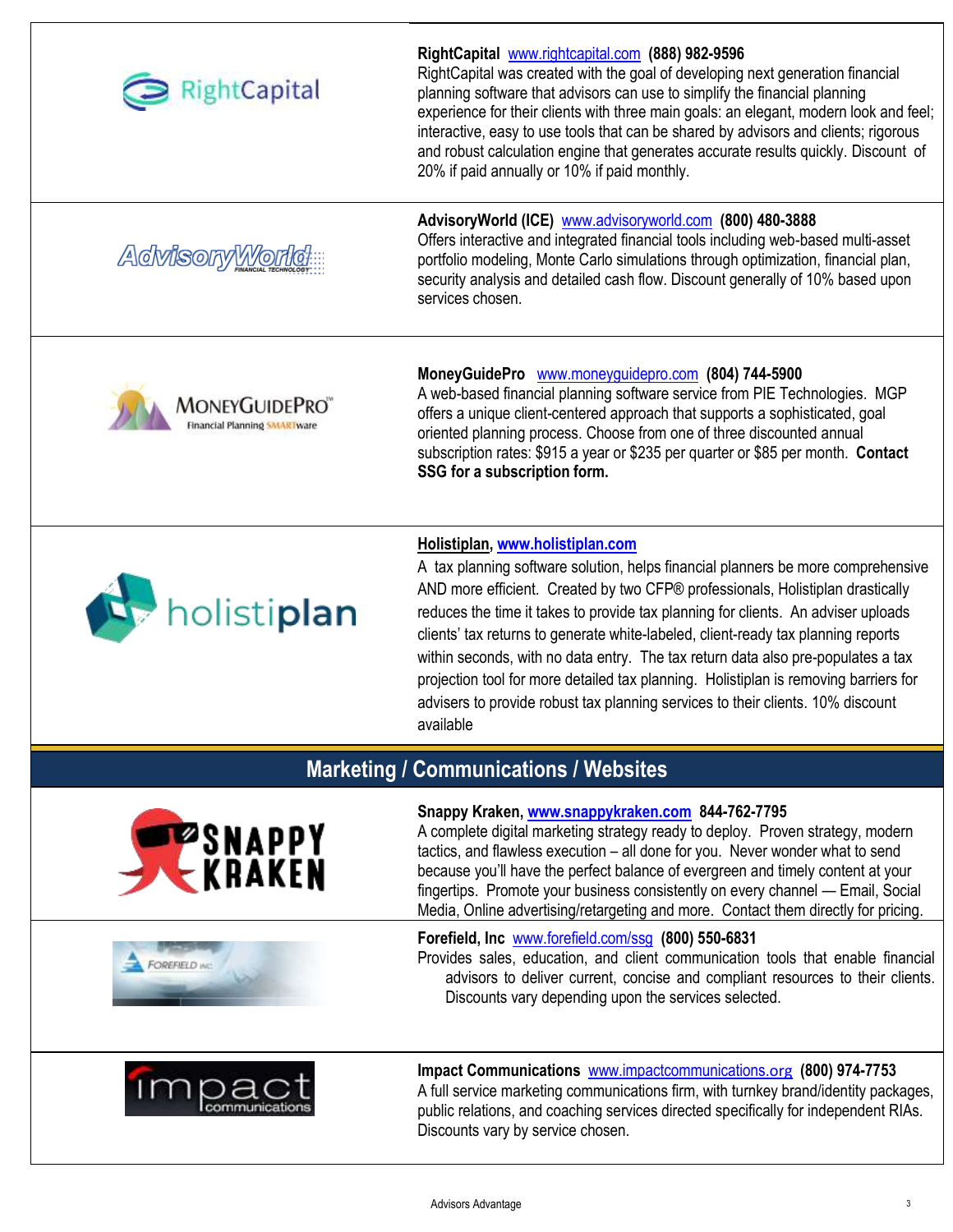|                                                             | <b>Portfolio Management, Performance Reporting &amp; Rebalancing</b>                                                                                                                                                                                                                                                                                                                                                                                                                                                                                                                                                                                                                                                                                                                                                                                                                                                                                       |
|-------------------------------------------------------------|------------------------------------------------------------------------------------------------------------------------------------------------------------------------------------------------------------------------------------------------------------------------------------------------------------------------------------------------------------------------------------------------------------------------------------------------------------------------------------------------------------------------------------------------------------------------------------------------------------------------------------------------------------------------------------------------------------------------------------------------------------------------------------------------------------------------------------------------------------------------------------------------------------------------------------------------------------|
| <b>ALBRIDGE</b><br><b>SOLUTION</b><br>A <b>QPNC</b> Company | Albridge Wealth Reporting www.albridge.com<br>On-Line Consolidated Reporting. How much time do you spend every day<br>searching for client information that should be at your fingertips? Do preparing<br>client reports consume your time? Imagine what it would be like to have all of this<br>information, instantly, and with just the click of a mouse. With Online Consolidated<br>Statements and Performance Reporting, you can get out of the data-management<br>business and focus on clients. Discounted over 50% through SSG. Please<br>contact SSG for a subscription form.                                                                                                                                                                                                                                                                                                                                                                    |
| <b>AdvisorPeak</b>                                          | AdvisorPeak, www.advisorpeak.com (801) 679-2646<br>Innovative portfolio Insight and rebalancing for financial advisors. Using trading<br>and rebalancing software is the most powerful and intuitive way to manage your<br>client portfolios. Our software is supported by an experienced team with more than<br>a decade of experiencing building software solutions for the wealth management<br>industry. It's time for a new industry standard in portfolio rebalancing. Contact<br>AdvisorPeak directly for special discount pricing for advisors using SSG.                                                                                                                                                                                                                                                                                                                                                                                          |
| Backo                                                       | AllBackoffice www.allbackoffice.com (919) 741-6104<br>Through a comprehensive array of operational services including portfolio<br>accounting and administration, billing, performance reporting, held away account<br>aggregation, data integration, and client web reporting, AllBackoffice helps to<br>ensure that advisors can focus on client service instead of operational challenges.<br>AllBackoffice Consulting excels at providing outsourced managed technology along<br>with a commitment to limit conflicts of interest. AllBackoffice is focused on helping<br>advisors leverage tools and processes to run an efficient and scalable back office.<br>Advisor referrals from SSG will receive a waived implementation fee for<br>AllBackoffice Data Aggregation (\$800.00 Value) or AllBackoffice Web Reportal<br>Implementation and Training (\$600.00 Value). Call (919) 741-6104, choose sales<br>and contact Marty Morua from the menu. |
| \ssetBook                                                   | AssetBook www.assetbook.com (301) 387-3238<br>AssetBook is a portfolio management system for advisors looking to minimize their<br>administrative demands and maximize their client interaction. AssetBook provides<br>advisors with a combination of web-based software including Portfolio Accounting,<br>Reporting, Trading, and Client Access. AssetBook is currently offering<br>Shareholders Service Group advisors a \$500 discount on its implementation fee.                                                                                                                                                                                                                                                                                                                                                                                                                                                                                      |
| BLACK DIAMOND<br>PERFORMANCE REPORTING™                     | <b>Black Diamond Performance Reporting WWW.blackdiamondreporting.com</b><br>(904) 241-2444<br>Black Diamond Performance Reporting™ is the leading provider of web-based,<br>outsourced portfolio management and reporting platforms for independent advisors<br>and wealth managers. Our mission is to support and cultivate advisor greatness by<br>providing the best combination of technology, service and innovation in the<br>industry. \$5 per month per account through SSG. Please contact SSG for a                                                                                                                                                                                                                                                                                                                                                                                                                                              |

#### Advisors Advantage 44

*subscription form.*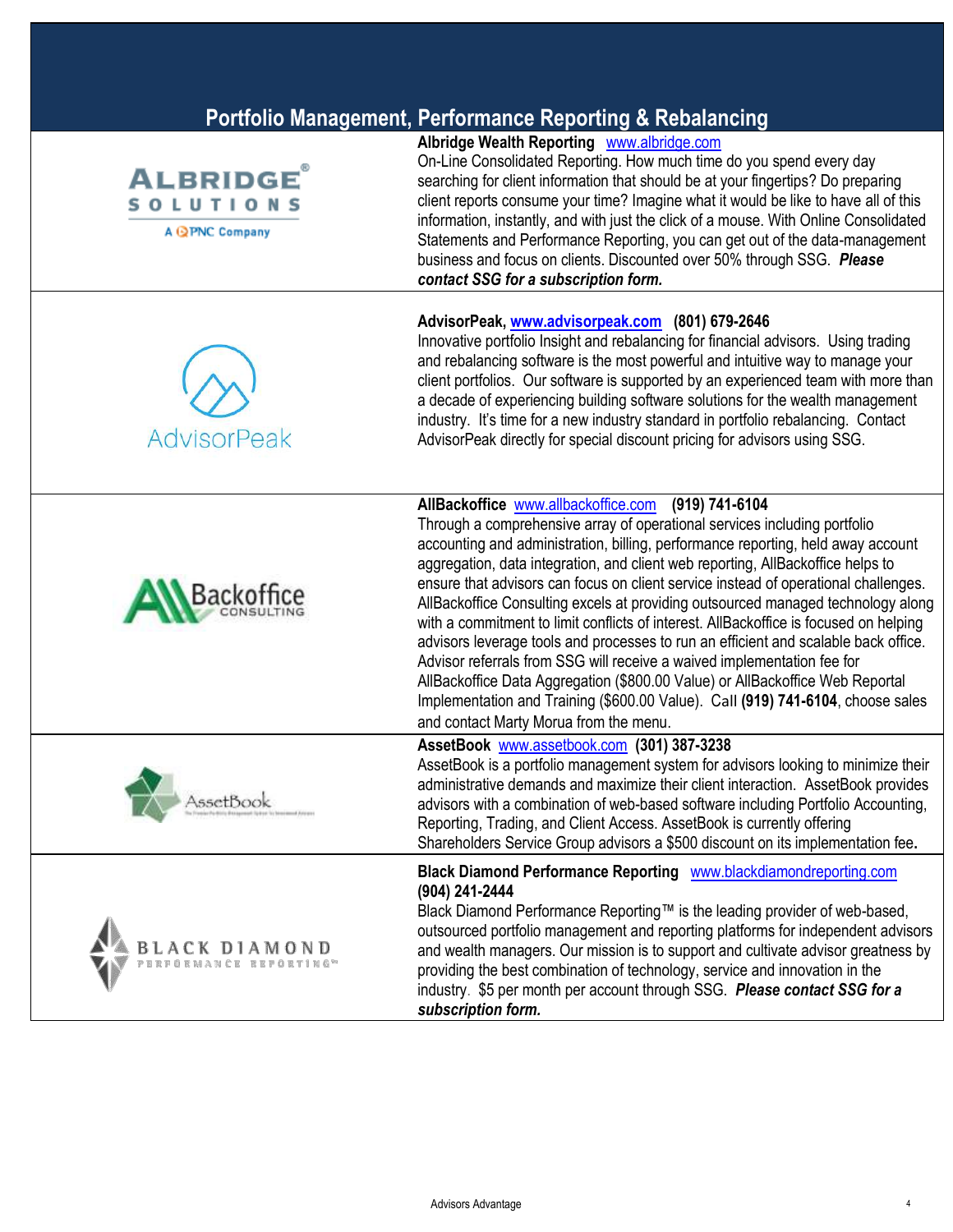| <b>blueleaf</b>                                        | Blueleaf, www.blueleaf.com (877) 882-5287<br>Blueleaf full automated reporting and a communications platform that allows<br>advisors to access proprietary research and insights, industry best practices,<br>practice management consulting and on-going training. Blueleaf automates the<br>information advisors need to run their business and manage the client<br>relationships. The platform includes account aggregation, , business analytics and<br>benchmarking. Exclusive pricing to advisors using SSG for \$4/household/month<br>with no per account fee, no per user charges, and no long-term contracts. Contact<br>John Pendergast, john@blueleaf.com                                                                                                                                                                                                                                                                                                                                                                                     |
|--------------------------------------------------------|-----------------------------------------------------------------------------------------------------------------------------------------------------------------------------------------------------------------------------------------------------------------------------------------------------------------------------------------------------------------------------------------------------------------------------------------------------------------------------------------------------------------------------------------------------------------------------------------------------------------------------------------------------------------------------------------------------------------------------------------------------------------------------------------------------------------------------------------------------------------------------------------------------------------------------------------------------------------------------------------------------------------------------------------------------------|
| 口 Capitect                                             | Capitect, www.capitect.com (323) 375-2902<br>Modern Performance Reporting, Billing, and Rebalancing For Advisors -<br>Everything you need from a portfolio management system. None of what you don't.<br>Founded by a successful advisor, Capitect offers modern performance reporting,<br>client billing and rebalancing tailored for the needs of advisors. Prices starting at<br>\$125.00 per month.                                                                                                                                                                                                                                                                                                                                                                                                                                                                                                                                                                                                                                                   |
| <i><b>eMoney</b></i>                                   | eMoney www.emoneyadvisor.com (888) 362-4612<br>An all-in-one comprehensive wealth planning solution to support every stage of<br>life, including a client portal, account aggregation, digital document storage, needs<br>analysis, advanced planning, performance reporting and much more. Discounts<br>range from \$300 to \$900 based upon the package selected. Contact SSG for full<br>discount offer.                                                                                                                                                                                                                                                                                                                                                                                                                                                                                                                                                                                                                                               |
| Investigo"<br>a division of<br>Broadridge <sup>®</sup> | Broadridge's Investigo Investigo (800) 353-0103<br>Advisor Solution provides financial advisors with an unprecedented combination of<br>portfolio management, sales and marketing productivity, and flexible reporting<br>options in a single platform. Most importantly, you can focus on growing your<br>business, instead of spending time accumulating and managing data. Discount<br>user rate of \$100 per month per user. Contact Robert Forish, Phone: 260-407-<br>Email: robert.forish@broadridge.com<br>1931,                                                                                                                                                                                                                                                                                                                                                                                                                                                                                                                                   |
| <b>MORNINGSTAR®</b>                                    | Morningstar Office <sup>SM</sup> www.morningstar.com (800) 957-6023<br>Morningstar Office is a complete practice and portfolio management system for<br>independent financial advisors. This all-inclusive platform is designed to support<br>the core aspects of an advisor's practice. It features a robust portfolio management<br>and performance reporting system. It provides advanced research capabilities and<br>sophisticated investment planning via Morningstar Advisor Workstation. It also has<br>intuitive customer relationship management (CRM) tools for batch reporting and<br>secure communications using the Client Web Portal and document vault.<br>Morningstar Office users also have the option to outsource all of their account<br>management and reconciliation with Morningstar® Back Office Services <sup>SM</sup> (this is<br>an additional charge). To learn more or purchase the product, contact Morningstar<br>directly at 800-957-6023. SSG Advisors get a 10% discount off of the standard list<br>price for Office. |
| <b>∕ E</b> Advisor Engine                              | AdvisorEngine www.advisorengine.com (866) 826-2731<br>AdvisorEngine operates at the forefront of wealth management – reimagining how<br>technology can serve financial advisors by offering services including account<br>aggregation, CRM, goals-based financial planning tools, performance reporting,<br>tax-efficient trading and rebalancing, model portfolios, billing, client on-boarding<br>and much more.                                                                                                                                                                                                                                                                                                                                                                                                                                                                                                                                                                                                                                        |
|                                                        |                                                                                                                                                                                                                                                                                                                                                                                                                                                                                                                                                                                                                                                                                                                                                                                                                                                                                                                                                                                                                                                           |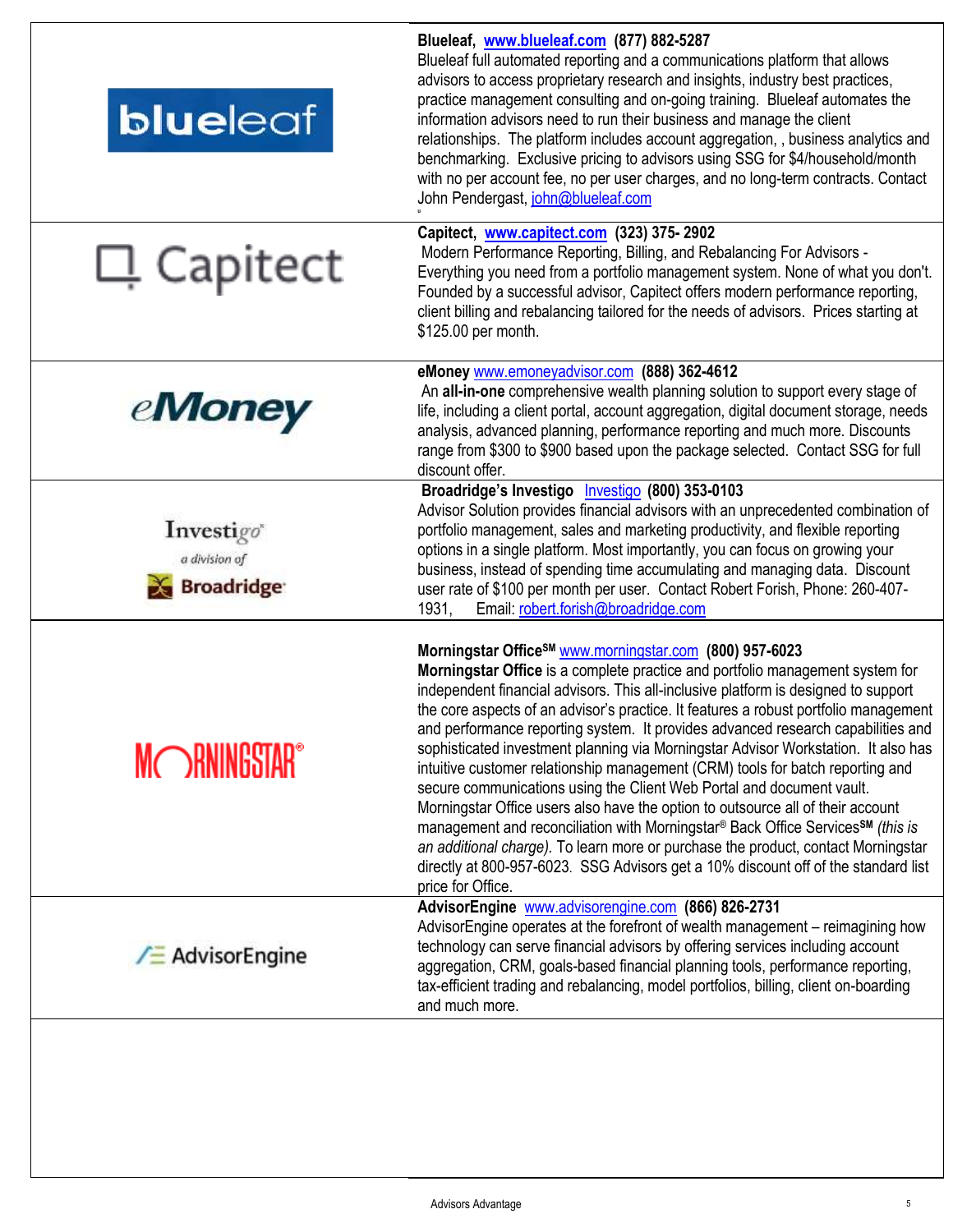**Panoramix,** [www.panoramixfinancial.com](http://www.panoramixfinancial.com/)(**630)248-1853**



Panoramix™ provides efficiencies that translate into lower costs and high value for the advisor.

- **Performance Reporting.**Comprehensive, full featured, flexible reporting with multiple methodologies.
- **Billing.** Extremely flexible and versatile billing system, customizable for advisors' processes.
- **Client Portal.** Simple client access and vault, white labeled for advisor branding.
- **Integrations.** Streamline processes via integrations with CRM, Financial Planning, Rebalancing, Aggregation and Forms platforms to optimize existing technologies.
- **Intuitive, Easy to Use.** Minimal training to get up and running quickly.
- **Service Culture:** Responsive, personable expert support.

# **EBridge**

**Bridge Financial Technology** [www.bridgeft.com](http://www.bridgeft.com/) **(312)-517-1000** BridgeFT offers automation software for a simplified back-office experience. Our web-based platform will support your practice with fee billing, performance reporting, as well as trading and rebalancing. SSG advisors will receive a 15% discount off list price. Advisors transitioning from legacy solutions may have the opportunity for even further discounts on implementation. Go to. [sales@bridgeft.com](mailto:sales@bridgeft.com) to set up a demo.

## **Practice Management Services and CRM Systems**



**PlanPlus** 

**Advisors Assistant** [www.AdvisorsAssistant.com](http://www.advisorsassistant.com/) **(800) 799-4267** A leading client and portfolio management software for the financial services industry. It combines CRM with optional Portfolio Management, to help advisors build stronger and more meaningful relationships with their clients. Advisors Assistant can track investments, download investment data from SSG and calculate Performance (both Time and Dollar). You can choose Web-Based or Computer-Based access. Advisors Assistant provides toll free telephone support, training webinars and Updates. SSG Advisors receive a 15% discount.

#### **PlanPlus/FinaMetrica** [www.planplus.com](http://www.planplus.com/) **(800) 364-1293**

The PlanPlus financial advice platform offers the broadest set of software tools to serve the worldwide financial advice community through our multilingual, multi-currency and multi-jurisdictional (taxation) financial planning software and next-gen intelligent automated financial advice solutions (roboadvisor).



**Risk Tolerance Profiling** PlanPlits Global Group of Companies



#### **Wealthbox [www.wealthbox.com](http://www.wealthbox.com/)**

Modern CRM for financial advisors**.** Full-featured CRM with several tools, including contact management, activity stream, task management, automated workflows, file storage, and many, many more. Contact Wealthbox for discount details, [support@wealthbox.com](mailto:support@wealthbox.com)

#### **GlobalRelay** [www.globalrelay.com](http://www.globalrelay.com/) **(866) 484-6630**

Offers email and IM compliance archiving and monitoring, specifically developed to meet SEC Investment Advisor Act Rules 204-2 & 206(4)-7 in connection with electronic business communications. Discount pricing available on an annual and a monthly basis, depending upon duration and number of users.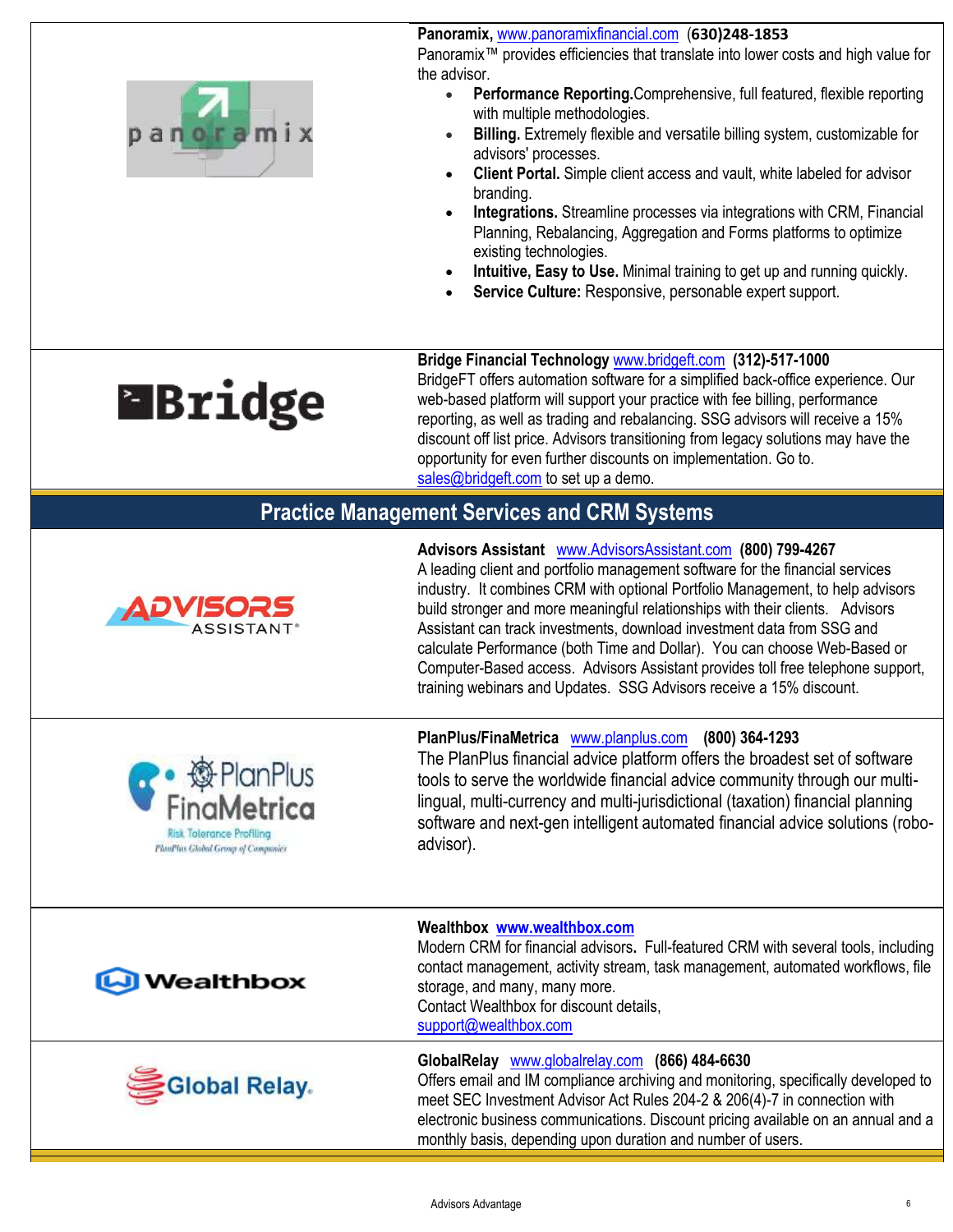## **Practice Management Services and CRM Systems**



**::::DataPoints** 

POWERED BY REDI2

**Andes**Wealth Technologies

#### **MacroRisk Analytics** [www.macrorisk.com](http://www.macrorisk.com/) **888.502.3605**

A subscription-based service that provides a patented and proven approach to measuring the impacts of key economic variables on your clients' portfolios, including an advanced MacroRisk optimization tool. MacroRisk Analytics is offering a 20% discount on the Analysis

#### **DataPoints** [www.datapoints.com](http://www.datapoints.com/) (678) 389 – 5559

Which clients will follow a financial plan? Which clients will sell in a down market? How can you guide clients to be *The Millionaire Next Door*? DataPoints assessments can help you answer these questions and differentiate your practice. Our platform provides advisors with a library of behavioral finance tools to quickly assess client financial attitudes, behaviors, psychological risk tolerance, and personality, all grounded in the science and research that went into *The Millionaire Next Door.* For a demonstration or questions, reach us a[t sales@datapoints.com.](mailto:sales@datapoints.com?subject=Information%20on%20DataPoints%20-%20SSG%20referral) DataPoints is proud to partner with SSG Advisors who receive a 15% discount with code SSG15.

## Redi2 BillFin™, [www.redi2.com/billfin](http://www.redi2.com/billfin) **844 518-7873** Is the first cloud-based billing solution for RIAs. Redi2's solutions process fees for CBILLFIN

more than 700 financial firms around the globe. BillFin calculates the fees, creates the invoices, and generates the payment file to return to the clients and custodian(s) respectively. Since BillFin is a standalone billing solution, immediately tackle a top priority: accurately and consistently calculate your fees and generate client invoice statements. Visit our website to learn more, view a demo, start a oneweek free trial, and see pricing. Don't forget to use promocode SSG10 to receive your discount!

#### **Andes Wealth Technologies** [www.andeswealth.com](http://www.andeswealth.com/)

If you are not satisfied with the risk tolerance and onboarding solutions on the market, come to check out the award-winning platform by Andes Wealth Technologies. It has won numerous industry awards including the 2021 WealthManagement.com Industry Award in Risk Tolerance/Client Profiling, and the 2022 Family Wealth Report Award in Onboarding. Andes Wealth Platform is integrated with Pershing. Please contact Andes Wealth at [inquiry@andeswealth.com](mailto:inquiry@andeswealth.com) for discount pricing information.



#### **Redtail Technology** [www.redtailtechnology.com](http://www.redtailtechnology.com/) **(800) 206-5030**

Redtail delivers web-based Client Relationship Management (CRM), paperless office Imaging solutions and Email Archiving and Retention services. Offered as a subscription service, Redtail is compatible with all environments and it integrates with many popular financial industry solution companies, including Laser App Software, MoneyGuidePro, Albridge Solutions and TRX. The license fee is \$60 per subscriber per month for Redtail CRM, \$45 per subscriber per month for Imaging with 10GB of storage, and \$8 per subscriber per month for email archiving. Use **promo code is Ssgroup.**



Advisors Advantage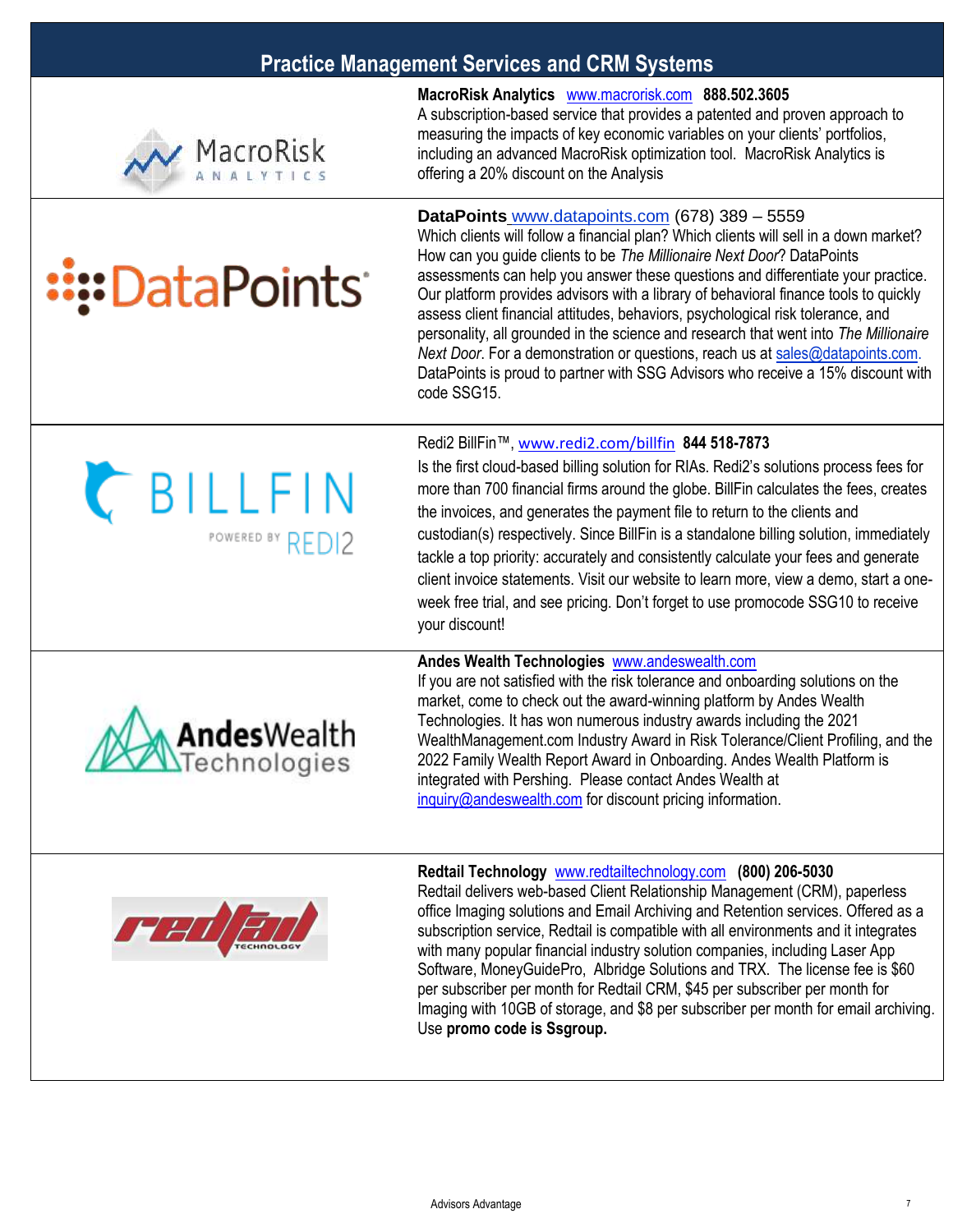

# **Separate Accounts & Managed Account Services**

#### **Morningstar Managed Portfolios** <https://advisor.mp.morningstar.com/>**(877) 626 3227**

Since 2001, Morningstar Investment Services has been helping advisors with objective, independently managed portfolios for their clients through the Morningstar Managed Portfolios program. Their broad lineup of mutual fund, stock and ETF managed portfolios offer a valuable investment solution for independent RIAs that want an institutional money manager overseeing their client's investments. Several portfolios strategies are available with minimum investments as low as \$25,000. For more information on the program, please contact SSG. We'll send you the information!

**MORNINGSTAR** Managed Portfolios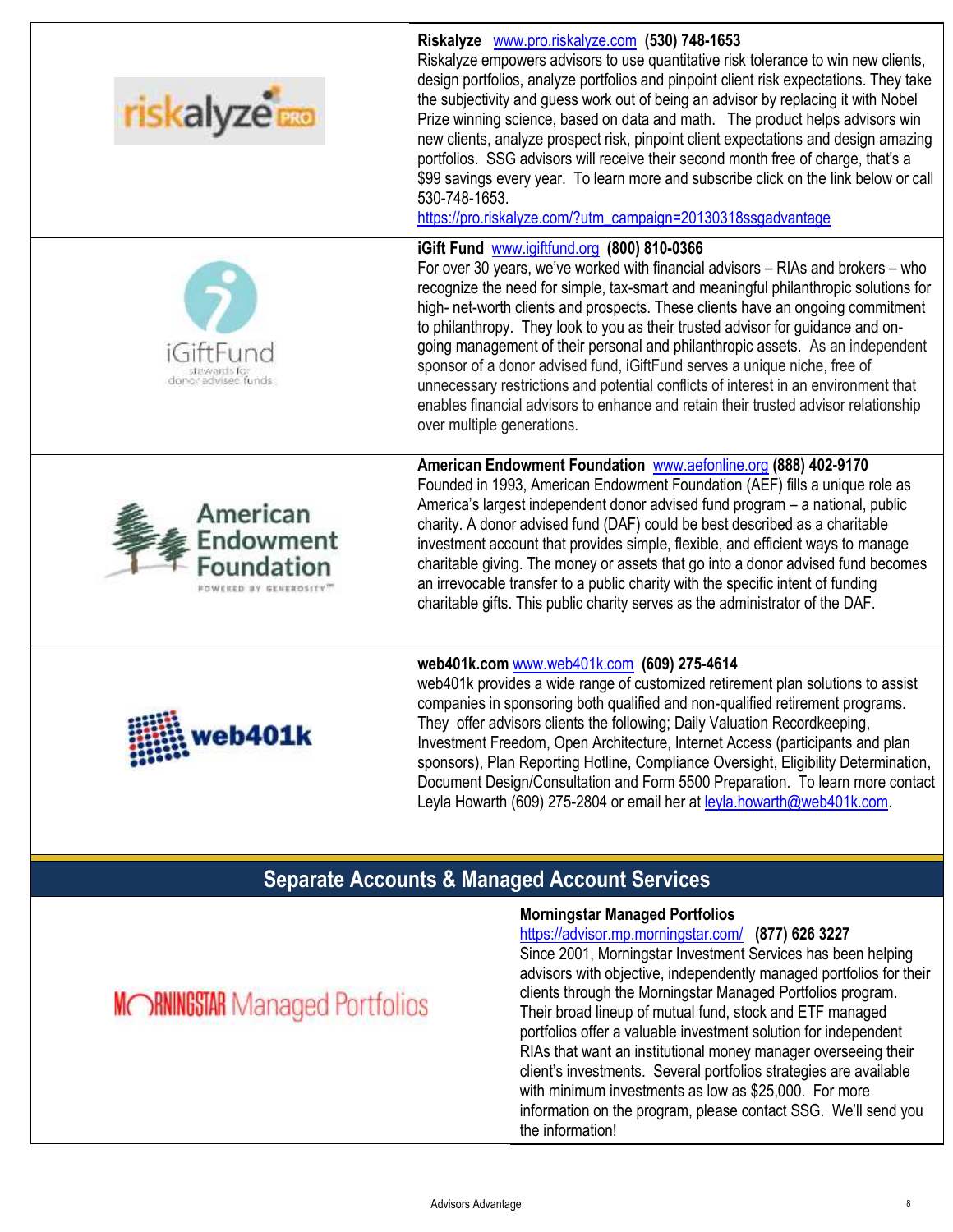

**SmartX Advisory Solutions,** [www.smartxadvisory.com](http://www.smartxadvisory.com/) **(561) 835-8690**

SmartX Advisory Solutions has changed managed accounts and how easily you can now run your investment management operations. SmartX offers technology not seen before in the managed accounts space with real-time trading, intra-day sleevelevel reporting, and access to traditional, alternative, and direct indexing strategies all within a unified managed accounts structure. SmartX is now available to SSG advisors so come explore how you can spend more time keeping and finding new clients, instead of diverting resources to trading and operations.

**First Ascent Asset Management** [www.firstascentam.com](http://www.firstascentam.com/) **(720) 465-7888**

First Ascent builds portfolios for long-term investors. Keeping fees low helps clients reach their goals faster**.** Our industry-first flat-fee pricing is simple and very transparent. Clients know at the beginning of each year what they're going to pay. We've shown that you can find quality investment management, fair pricing, and excellent service together under one roof.

# First Ascent Asset Management

**ENVESTNET** 

#### **Envestnet** [www.envestnet.com](http://www.envestnet.com/) **(866) 924-8912**

Separately Managed Accounts Powered by **Envestnet** provides SSG advisors with access to over 500 institutional asset managers at reduced rates. Advisors have many tools including; a webbased platform that provides access to multiple investment programs, Proposal generation tools, manager due diligence, research tools and much more. No setup costs or minimums for SSG advisors. Call SSG to learn more.

# **Market Research Tools**

#### **BondWave** [www.bondwave.com](http://www.bondwave.com/) **(877) 795-6288**

BondWave's portfolio technology and services provide a systematic, guided approach to bond investing including Model-based investment strategies, portfolio construction, bond pricing transparency tools, daily account monitoring with electronic alerts, presentation-quality reports, rebalancing assistance, web portal access to account information and bond offerings from over 250 broker-dealers. Reports and marketing materials can be private- labeled to promote their firm. Call BondWave 877.795.2929.

# **BONDWAVE**<sup>\*</sup>